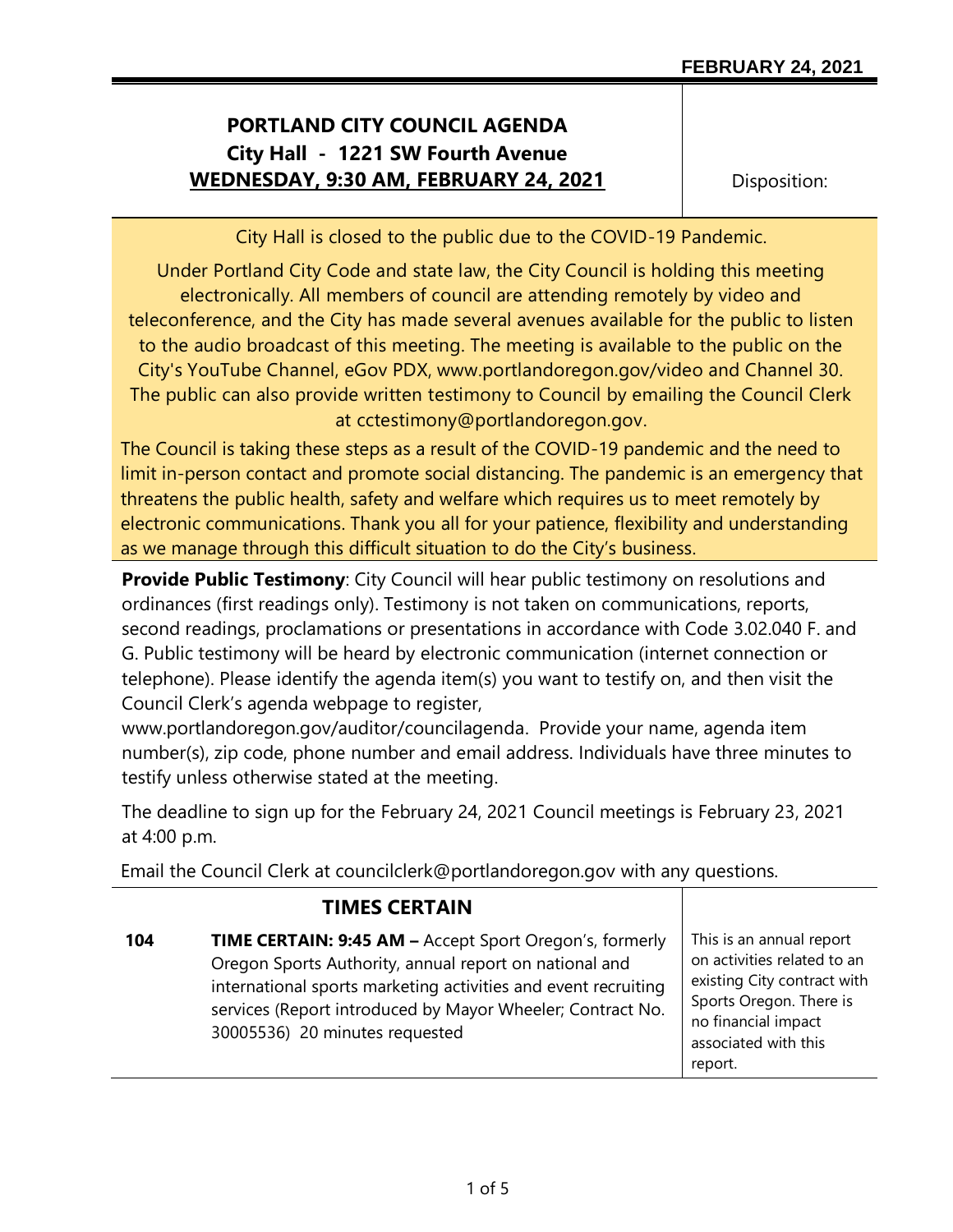|      | <b>CONSENT AGENDA – NO DISCUSSION</b>                                                                                                                                   |                                                                                                                                                                                                                   |
|------|-------------------------------------------------------------------------------------------------------------------------------------------------------------------------|-------------------------------------------------------------------------------------------------------------------------------------------------------------------------------------------------------------------|
| 105  | Reappoint Terry Glenn to the River Community Advisory<br>Committee for a term to expire February 23, 2024 (Report<br>introduced by Mayor Wheeler and Commissioner Ryan) | No fiscal impact.                                                                                                                                                                                                 |
|      | <b>Mayor Ted Wheeler</b>                                                                                                                                                |                                                                                                                                                                                                                   |
|      | <b>Office of Management and Finance</b>                                                                                                                                 |                                                                                                                                                                                                                   |
| *106 | Pay settlement of Martha Bleck bodily injury lawsuit in the<br>sum of \$25,000 involving the Portland Bureau of<br>Transportation (Ordinance)                           | Total costs to the City to<br>settle the lawsuit is<br>\$25,000. The source of<br>funding is the City's<br><b>Insurance and Claims</b><br>Fund. All costs of the<br>settlement are in the<br>current fiscal year. |
|      | <b>Commissioner Carmen Rubio</b>                                                                                                                                        |                                                                                                                                                                                                                   |
|      | <b>Bureau of Planning and Sustainability</b>                                                                                                                            |                                                                                                                                                                                                                   |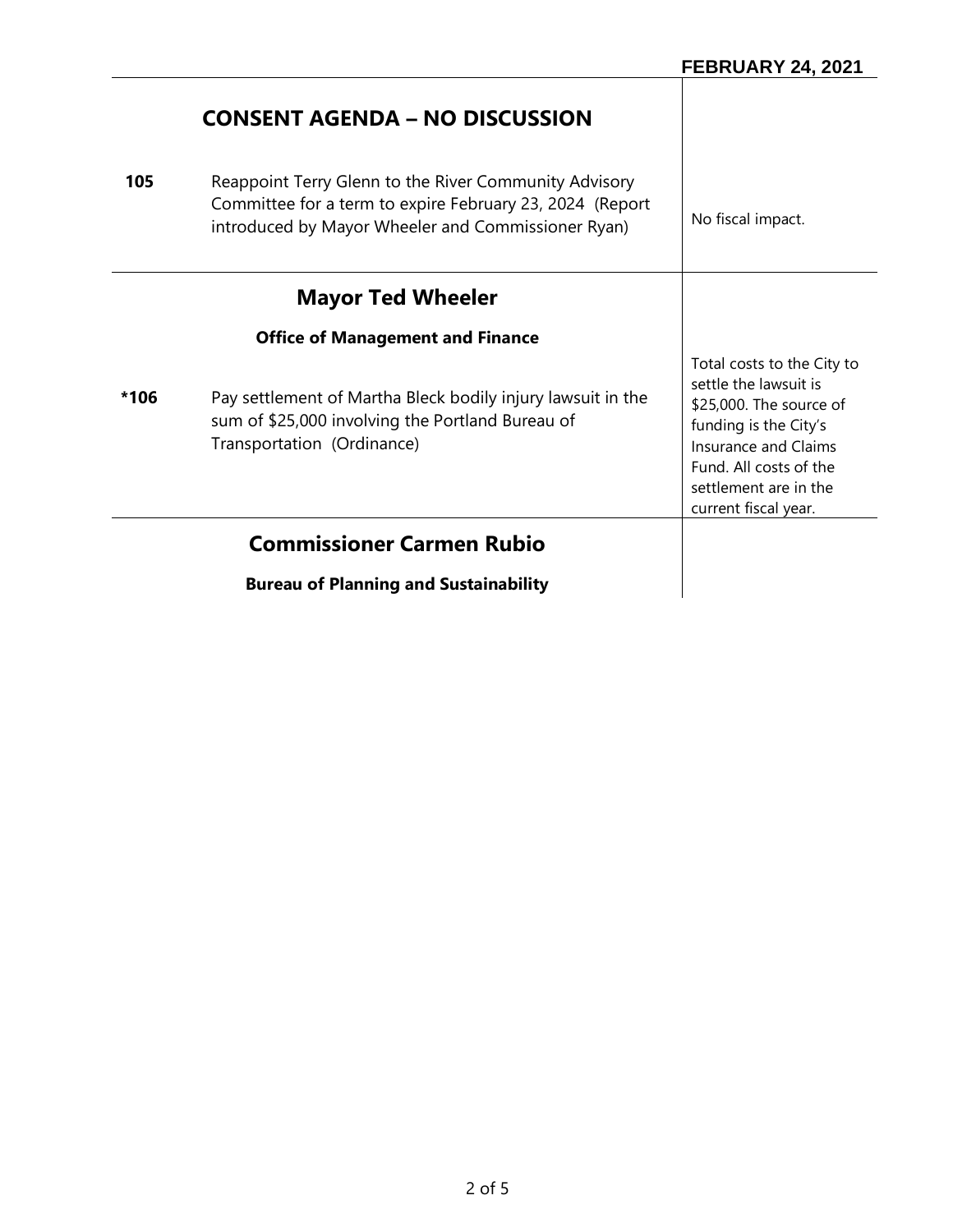| *107 | Amend an Intergovernmental Agreement with Metro in the<br>amount of \$40,000 to provide funding to the Center for<br>Intercultural Organizing to support the Southwest Corridor<br>Equity Coalition to implement the Southwest Corridor<br>Equitable Development Strategy and inform the West<br>Portland Town Center Plan (Ordinance; amend Contract No.<br>30006905) | <b>FEBRUARY 24, 2021</b><br>This Ordinance amends<br>Contract No. 30006905,<br>which is an IGA with<br>Metro to support he<br>Center for Intercultural<br>Organizing to continue to<br>lead the Southwest<br>Corridor Equity Coalition.<br>Amendments to the IGA<br>include:<br>-The IGA not-to-exceed<br>amount of \$50,000 is<br>increased by \$40,000 to a<br>new total not-to-exceed<br>amount of \$90,000.<br>-The Term is extended<br>from June 1 2021 to June<br>1 2022 unless terminated<br>sooner under the<br>provisions of the IGA.<br>Resources for this IGA are<br>appropriated in BPS' FY<br>2020-21 budget in the<br>Comprehensive and<br><b>Strategic Planning</b><br>Program. |
|------|------------------------------------------------------------------------------------------------------------------------------------------------------------------------------------------------------------------------------------------------------------------------------------------------------------------------------------------------------------------------|------------------------------------------------------------------------------------------------------------------------------------------------------------------------------------------------------------------------------------------------------------------------------------------------------------------------------------------------------------------------------------------------------------------------------------------------------------------------------------------------------------------------------------------------------------------------------------------------------------------------------------------------------------------------------------------------|
|      | <b>Commissioner Jo Ann Hardesty</b>                                                                                                                                                                                                                                                                                                                                    |                                                                                                                                                                                                                                                                                                                                                                                                                                                                                                                                                                                                                                                                                                |
|      | <b>Bureau of Transportation</b>                                                                                                                                                                                                                                                                                                                                        | The grant will be                                                                                                                                                                                                                                                                                                                                                                                                                                                                                                                                                                                                                                                                              |
| *108 | Accept a grant in the amount of \$200,000 from People for<br>Bikes - Better Bike Share Partnership Living Labs Grant,<br>authorize agreement to develop and implement a Prescribe a<br>Bike program in partnership with Multnomah County Racial<br>and Ethnic Approaches to Community Health program and<br>appropriate \$50,000 in FY 2020-21 budget (Ordinance)      | implemented over 2.5<br>years, with \$50,000<br>budgeted in FY 2020-21,<br>\$80,000 in FY 2021-22<br>and \$70,000 in FY 2022-<br>23. FY 2020-21 will be<br>amended with this<br>ordinance and future<br>years will be included in<br>the budget process.                                                                                                                                                                                                                                                                                                                                                                                                                                       |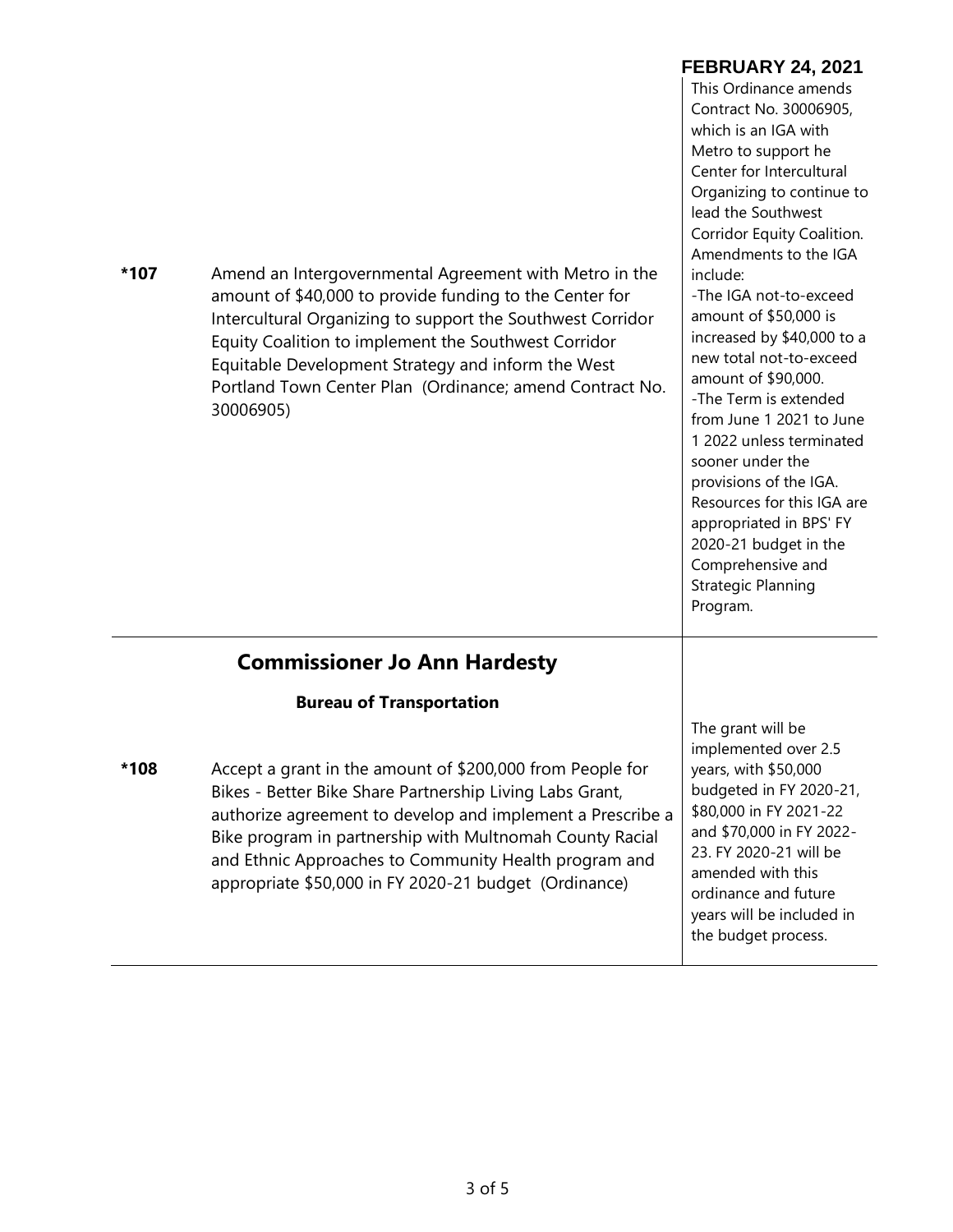## **\*109** Authorize application to Oregon Department of Transportation for a grant in the amount of \$32,250 to develop and implement transportation safety programs, education, and encouragement to improve transportation safety knowledge, awareness and experience of people walking, biking, and driving in Portland (Ordinance) A 20% required match is required. The match of \$7,998.95 will be provided by budgeted staff in the FY 2020-21 and FY 2021-22 budgets of Portland Bureau of Transportation. If/when the grant is awarded, the additional budget appropriation will be included with the next available budget update period. No work outside the scope of this agreement is anticipated for this project. **\*110** Authorize a contract with the lowest responsible bidder for the SE 162nd Ave Safety and Access to Transit Project (Ordinance) The total project cost is \$6,051,000 (low confidence estimate), funded primarily through TriMet (via Federal Transit Administration 5307 funds), Fixing Our Streets, General Transportation Revenue (GTR) and House Bill 2017. Costs for this project will be posted to PBOT Capital Project T00814.C42, which is included in PBOT's FY 2020-21 Adopted Budget and FY 2021-22 Requested Budget and five-year CIP forecast. **111** Amend Public Improvement Definitions to restore Responsible Engineer and amend incorrect citations within Public Improvement Definitions, Local Improvement District procedure and Property Owner Responsibility for Streets (Ordinance; amend Code Sections 17.04.010, 17.08.010 and 17.42.040) There are no financial impacts associated with the update to the code text.

**FEBRUARY 24, 2021**